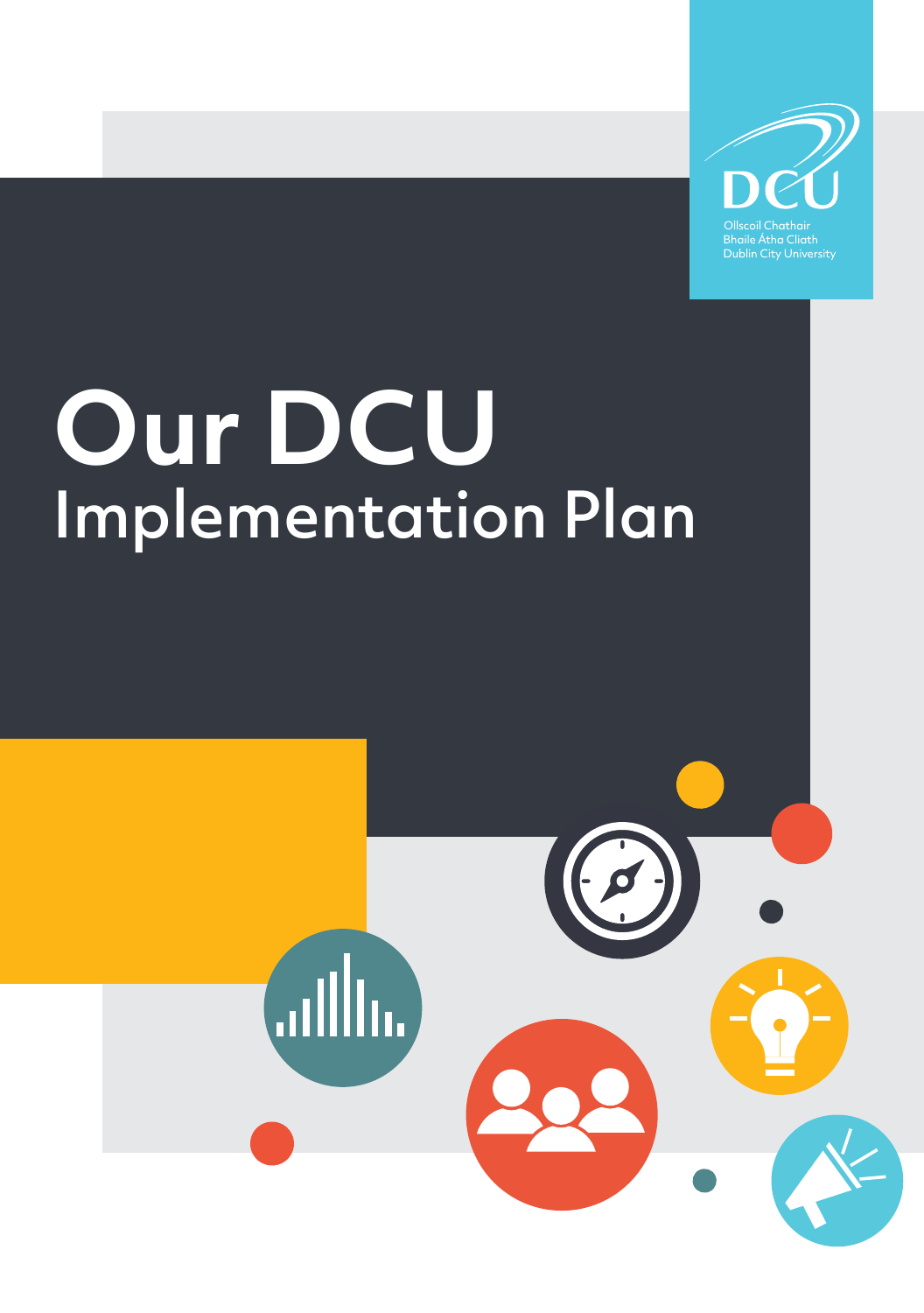# **Our DCU Implementation Plan**

#### Introduction

Our DCU Implementation Plan was developed to support the delivery of Our DCU Framework which was published in December 2019.

The Framework outlined the University's ambition to be a welcoming, diverse community where people and ideas thrive. It identified five pillars that aim to support and focus our efforts to create a vibrant, cohesive staff community and culture, that is Our DCU. They are:

- Culture
- Connection
- Dialogue
- Recognition
- Wellbeing

Our DCU Implementation Plan outlines a series of objectives and actions against each of the five pillars. These are a reflection of the ideas and suggestions put forward by staff following a comprehensive programme of consultation, which included a staff engagement survey, a series of workshops across our campuses and an online forum using the DCU Fuse platform.

Our DCU Implementation Plan will be progressed to fulfill Our DCU ambitions.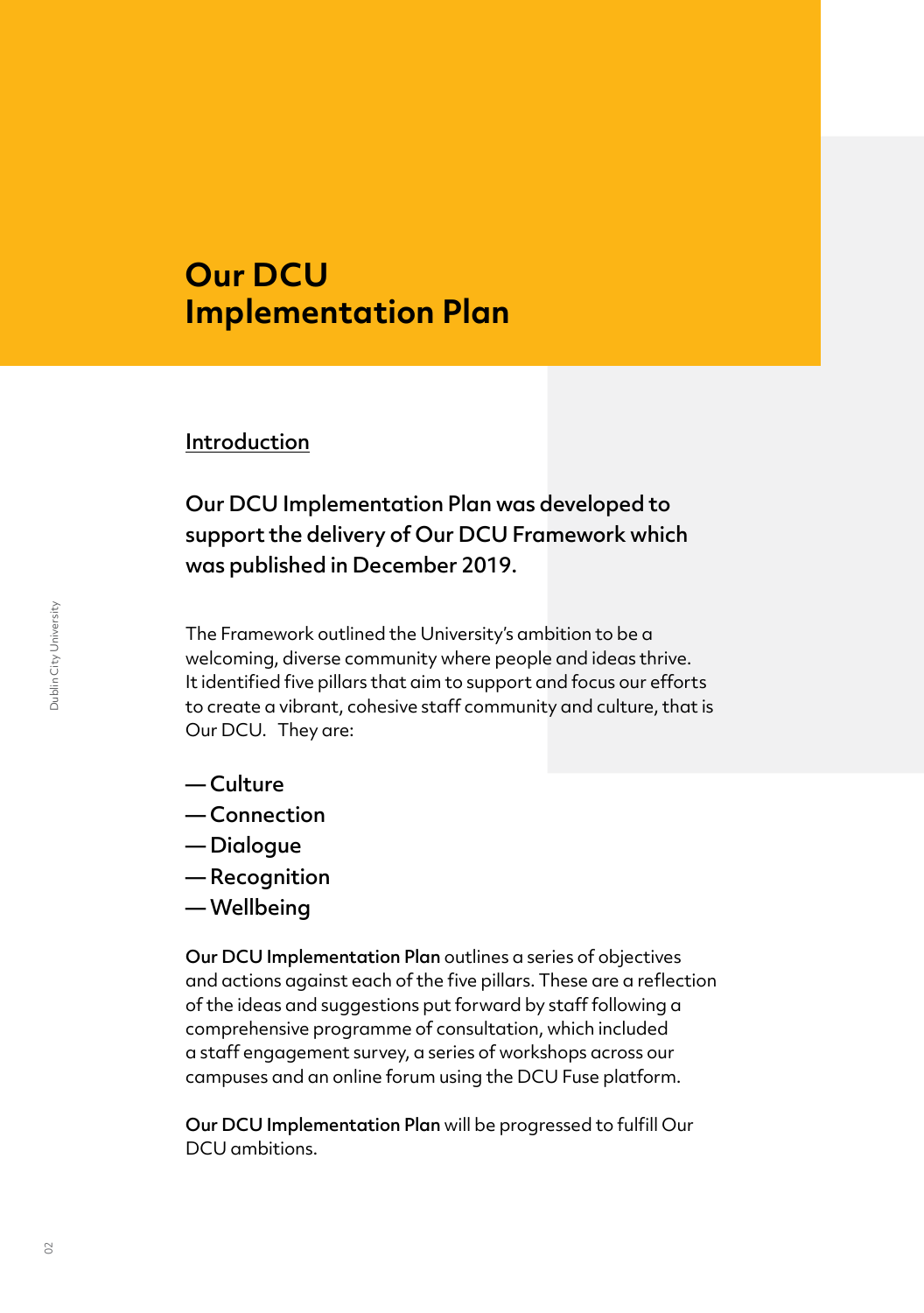# **GOAL: CULTURE**

| <b>Objective</b>                                                                                                                                          | <b>Actions</b>                                                                                                                                                                   | <b>When</b> | Owner                                    |
|-----------------------------------------------------------------------------------------------------------------------------------------------------------|----------------------------------------------------------------------------------------------------------------------------------------------------------------------------------|-------------|------------------------------------------|
| 1. Build understanding<br>of and connection with<br>DCU's values through<br>ongoing exploration<br>of their application in<br>employees' working<br>lives | Develop a programme together with<br>Senior Management, Living our Values.                                                                                                       | Q3 2020     | Senior<br>Management<br>and HR           |
|                                                                                                                                                           | Initiate follow-on programme to cascade<br>and embed the Living the Values<br>programme to Heads of Department in<br>the first instance and then more widely to<br>all staff.    | Q4 2020     | Senior<br>Management<br>and HR           |
| 2. Integrate values-led<br>consideration into<br>recruitment,<br>performance and<br>promotion processes                                                   | Ongoing review of the Recruitment<br>and Selection policies, processes and<br>procedures to ensure that the values<br>are appropriately reflected.                               | Q 3 2020    | <b>HR</b>                                |
|                                                                                                                                                           | Consider how the University values can<br>be integrated into the new revised<br>Performance Review and Development<br>scheme which is due to be rolled out in<br>Quarter 2 2020. | Q1 2020     | <b>PRD Steering</b><br>Group             |
|                                                                                                                                                           | Integrate values as appropriate into the<br>University promotion policies.                                                                                                       | Q3 2020     | Deputy President<br><b>APC and Deans</b> |
| 3. Ensure that<br>the physical work<br>environment reflects<br>and promotes the<br>values                                                                 | Ensure appropriate signage across campus<br>reflects and promotes the University values.                                                                                         | Q 3 2020    | COO<br>Estates                           |
|                                                                                                                                                           | Publish and circulate the University<br>Strategic Plan pamphlet to highlight the<br>mission, vision and values to staff.                                                         | Q3 2019     | President's Office<br>Completed          |
| 4. Respond to other<br>initiatives as<br>appropriate which<br>seek to promote<br>the values of DCU                                                        | Further initiatives will be developed and<br>confirmed following the Living the Values<br>programme.                                                                             | Ongoing     | Senior<br>Management<br>and HR           |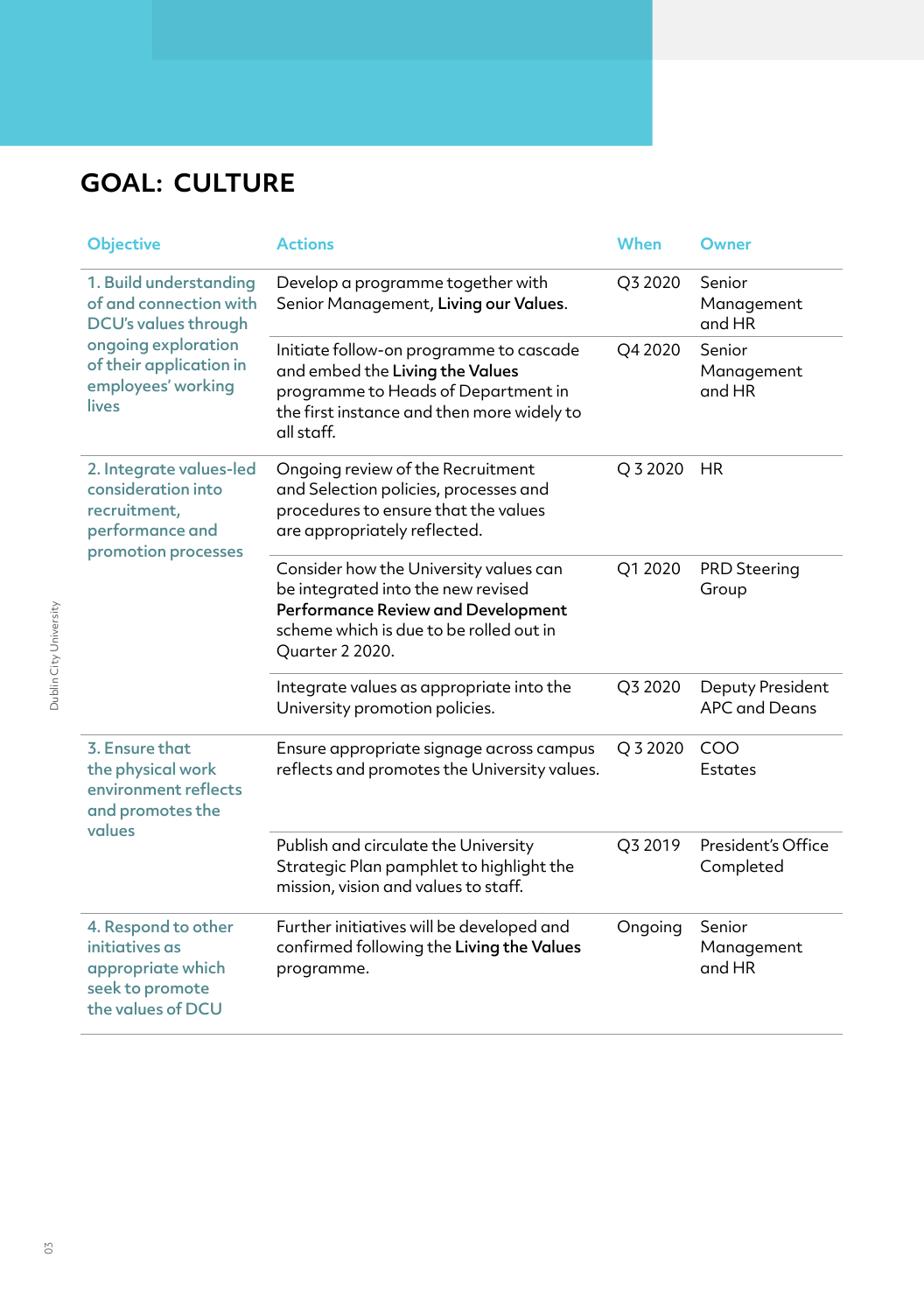### **GOAL: CONNECTION**

| <b>Objective</b>                                                                                                                                                   | <b>Actions</b>                                                                                                            | <b>When</b> | Owner                                            |
|--------------------------------------------------------------------------------------------------------------------------------------------------------------------|---------------------------------------------------------------------------------------------------------------------------|-------------|--------------------------------------------------|
| 5. Encourage and<br>enable the practice<br>of cross campus<br>collaboration by<br>promoting existing<br>opportunities and<br>by creating new ones                  | Designate a charity that the University as a<br>whole (staff and student bodies) will<br>support over a sustained period. | Q3 2019     | President, Senior<br>Management, HR<br>completed |
|                                                                                                                                                                    | Encourage staff to connect and share,<br>through the provision of an annual half day<br>networking event.                 | Ongoing     | Senior<br>Management<br>and HR                   |
|                                                                                                                                                                    | Hold one day Tidy Campus initiative.                                                                                      | Q3 2020     | COO<br><b>Estates</b>                            |
| 6. Engage staff across<br>disciplines and campus<br>through a year-round<br>programme of social<br>events, curated and<br>developed by a staff<br>social committee | Set up and support a staff social<br>committee.                                                                           | Q 3 2020    | HR / Finance<br><b>Budget</b><br>Committee       |
|                                                                                                                                                                    | Hold Our DCU coffee mornings twice per<br>year.                                                                           | Biannually  | HR and<br>Senior<br>Management                   |
|                                                                                                                                                                    | Our DCU will sponsor certain social or<br>cultural events that engage and bring<br>staff together during the year.        | Ongoing     | Our DCU                                          |
| 7. Create social and<br>work spaces that<br>promote people and<br>ideas coming together                                                                            | Explore the creation of more open spaces<br>and hot desks on all campuses.                                                | Q 2 2020    | COO<br><b>Estates</b>                            |
| 8. Facilitate the<br>mobility of staff<br>between campuses<br>through the provision<br>of a dedicated<br>transport option                                          | Review the option of having a shuttle bus<br>that operates between all three campuses.                                    | Q 2 2020    | COO<br><b>Estates</b>                            |
|                                                                                                                                                                    | Publicise and promote on an on-going<br>basis all the options available to staff<br>to travel between campuses.           | Q 2 2020    | COO<br>Estates                                   |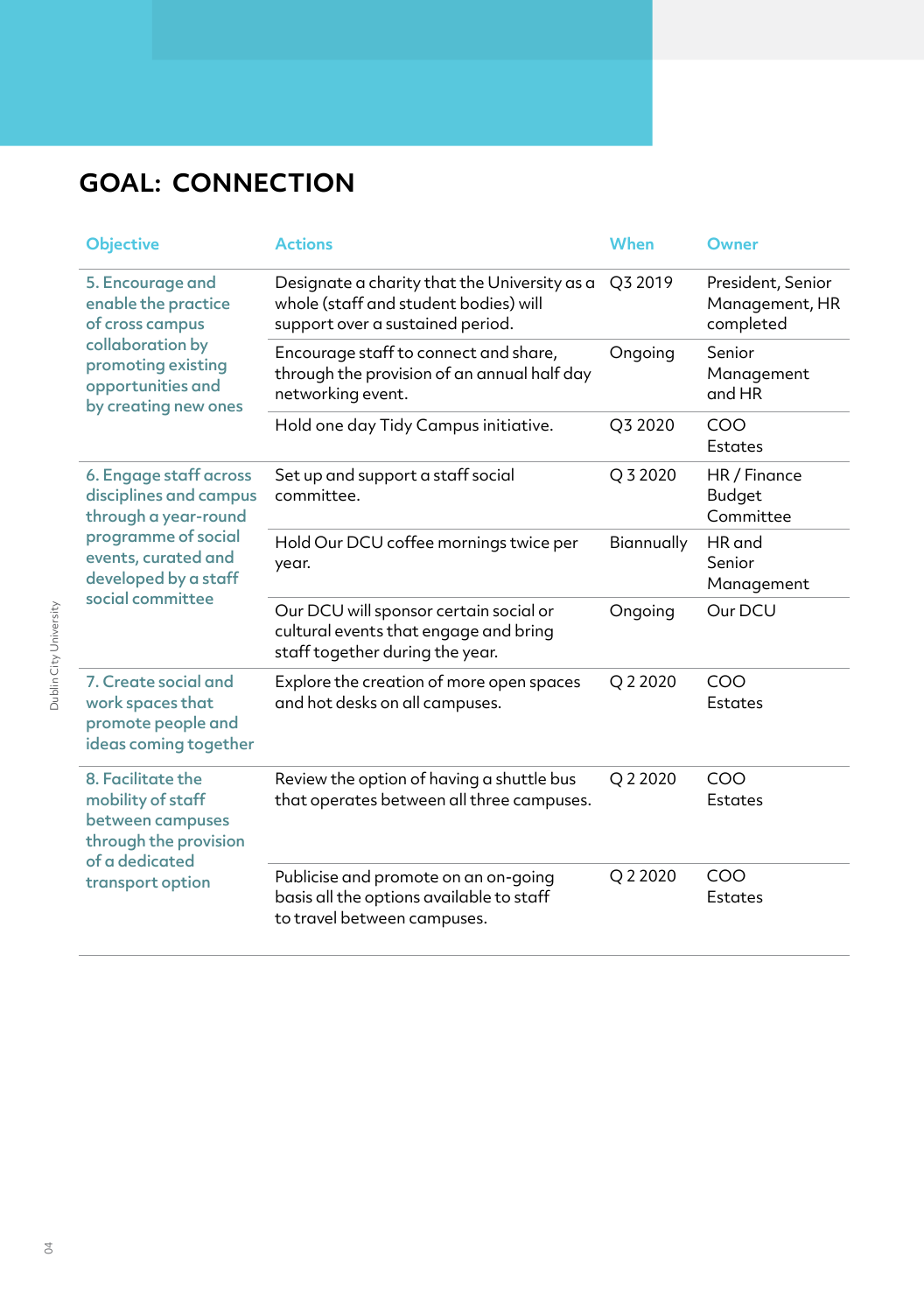#### **GOAL: DIALOGUE**

| <b>Objective</b>                                                                                                             | <b>Actions</b>                                                                                                                                                         | When     | Owner                                |
|------------------------------------------------------------------------------------------------------------------------------|------------------------------------------------------------------------------------------------------------------------------------------------------------------------|----------|--------------------------------------|
| 9. Create and enable<br>opportunities for<br>dialogue, face-to-face<br>and online, to ensure<br>that all voices are<br>heard | Set up and conduct annual Our DCU<br>workshops for staff, aimed at sharing and<br>generating ideas to support the continued<br>development of Our DCU staff community. | Annually | <b>HR/L&amp;D</b>                    |
|                                                                                                                              | Inform staff of technology solutions to cut<br>down on travel time between campuses and<br>facilitate virtual 'face-to-face' meetings                                  | Q1 2020  | COO/ISS                              |
|                                                                                                                              | Review, revise and reactivate SLACK, if<br>appropriate                                                                                                                 | Q12020   | COO/ISS                              |
| 10. Ensure staff at all<br>levels are informed of<br>key decisions, actions<br>and events                                    | Explore and establish the most appropriate<br>mechanisms for general communication to<br>and by staff.                                                                 | Q3 2020  | Comms Dept<br>COO                    |
|                                                                                                                              | Develop a 'Decision and Actions' update<br>communication for Managers<br>(for dissemination to all staff)                                                              | Q3 2020  | Deputy President                     |
| 11. Create and enable<br>opportunities for staff<br>to think together on<br>issues relevant to their<br>work                 | Encourage staff to connect and share,<br>through the provision of a half day faculty,<br>school/departmental event per annum                                           | Q4 2020  | Deans and<br>Heads of<br>Departments |

#### **GOAL: RECOGNITION**

| <b>Objective</b>                                                                                                                              | <b>Actions</b>                                                                                                                                     | When                | Owner                             |
|-----------------------------------------------------------------------------------------------------------------------------------------------|----------------------------------------------------------------------------------------------------------------------------------------------------|---------------------|-----------------------------------|
| 12. Expand the<br>portfolio of recognition<br>awards and staff<br>appreciation initiatives                                                    | Develop a Staff Recognition Awards<br>programme that recognises and celebrates<br>exemplary values-led behaviours, attitudes<br>and contributions. | O1 2020             | <b>HR</b>                         |
| 13. Ensure all staff<br>enjoy parity of esteem<br>and equality of<br>opportunity for<br>professional<br>development and<br>career progression | Publicise and promote the existing<br>professional and career development<br>opportunities to all staff and Line Managers                          | O <sub>2</sub> 2020 | HR/L&D                            |
|                                                                                                                                               | Continue ongoing review of HR policies and<br>procedures to ensure equity and fairness in<br>their application for all staff.                      | Q2 2020             | HR/L&D<br>Heads of<br>Departments |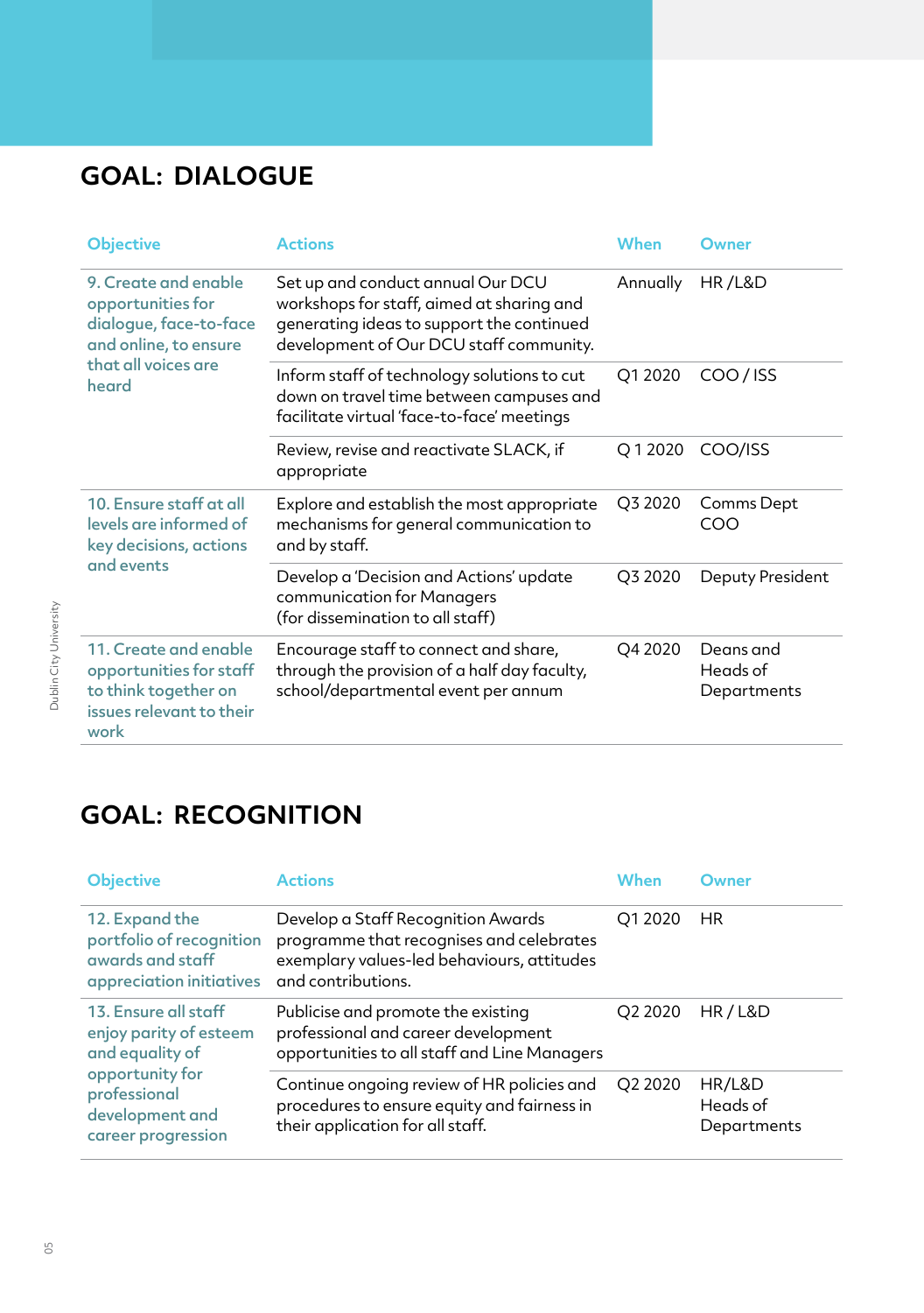#### **GOAL: WELL-BEING**

| <b>Objective</b>                                                                                                                                        | <b>Actions</b>                                                                                                                                                                                                                                                      | When      | Owner                          |
|---------------------------------------------------------------------------------------------------------------------------------------------------------|---------------------------------------------------------------------------------------------------------------------------------------------------------------------------------------------------------------------------------------------------------------------|-----------|--------------------------------|
| 14. Advance policies<br>and practices that<br>support flexible<br>and respectful work<br>arrangements                                                   | Continue and promote existing policies that<br>support well-being                                                                                                                                                                                                   | Ongoing   | HR/DBI                         |
|                                                                                                                                                         | Develop an after-hours email policy                                                                                                                                                                                                                                 | Q2 2020   | <b>HR</b>                      |
|                                                                                                                                                         | Develop a policy / protocol regarding<br>family friendly meetings times.                                                                                                                                                                                            | Q2 2020   | <b>HR</b>                      |
|                                                                                                                                                         | Introduce and utilise technology to enable<br>virtual meetings                                                                                                                                                                                                      | Q1 2020   | COO/ISS                        |
| 15. Further develop<br>and promote<br>engagement with<br>the DCU Employee<br><b>Assistance Programme</b>                                                | Run annual information sessions regarding<br>the benefits of the programme                                                                                                                                                                                          | Annually  | <b>D&amp;I/HR</b>              |
|                                                                                                                                                         | Continue to promote the availability<br>and use of the service to staff (and where<br>appropriate, to staff on long term sick<br>leave).                                                                                                                            | Ongoing   | <b>D&amp;I/HR</b>              |
|                                                                                                                                                         | Explore potential one day events /seminars<br>or programmes with Inspire (EAP Providers)<br>to support Employee Wellness.                                                                                                                                           | Ongoing   | <b>D&amp;I/HR</b>              |
| 16. Conduct<br>bienial staff<br>engagement survey<br>to monitor and track<br>results on key indices<br>and gain insight<br>to strengthen<br>performance | Undertake a University wide biennial staff<br>engagement survey, publish the results and<br>take action as appropriate.                                                                                                                                             | Bienially | <b>HR</b>                      |
| 17. Develop and<br>enable initiatives that<br>encourage physical<br>and mental well-being                                                               | Through the DCU Healthy Campus<br>initiative, continue to implement existing<br>health and wellbeing programmes eg.<br>Mindfulness, and expand and grow the<br>suite of initiatives available to staff across<br>campus to promote optimal health and<br>wellbeing. | Ongoing   | Sports and<br>Wellbeing<br>L&D |
|                                                                                                                                                         | Develop and expand the suite of Learning<br>and Development programmes to support<br>staff health and wellbeing eg. Staying Well<br>in Academia, Caring for an Older Relative                                                                                       | Ongoing   | L&D/HR                         |
|                                                                                                                                                         | Develop and implement wellness and<br>wellbeing initiatives as part of the<br>University's Group Income Continuance<br>Scheme membership renewal on a<br>rolled, phased basis.                                                                                      | Q3 2020   | HR                             |